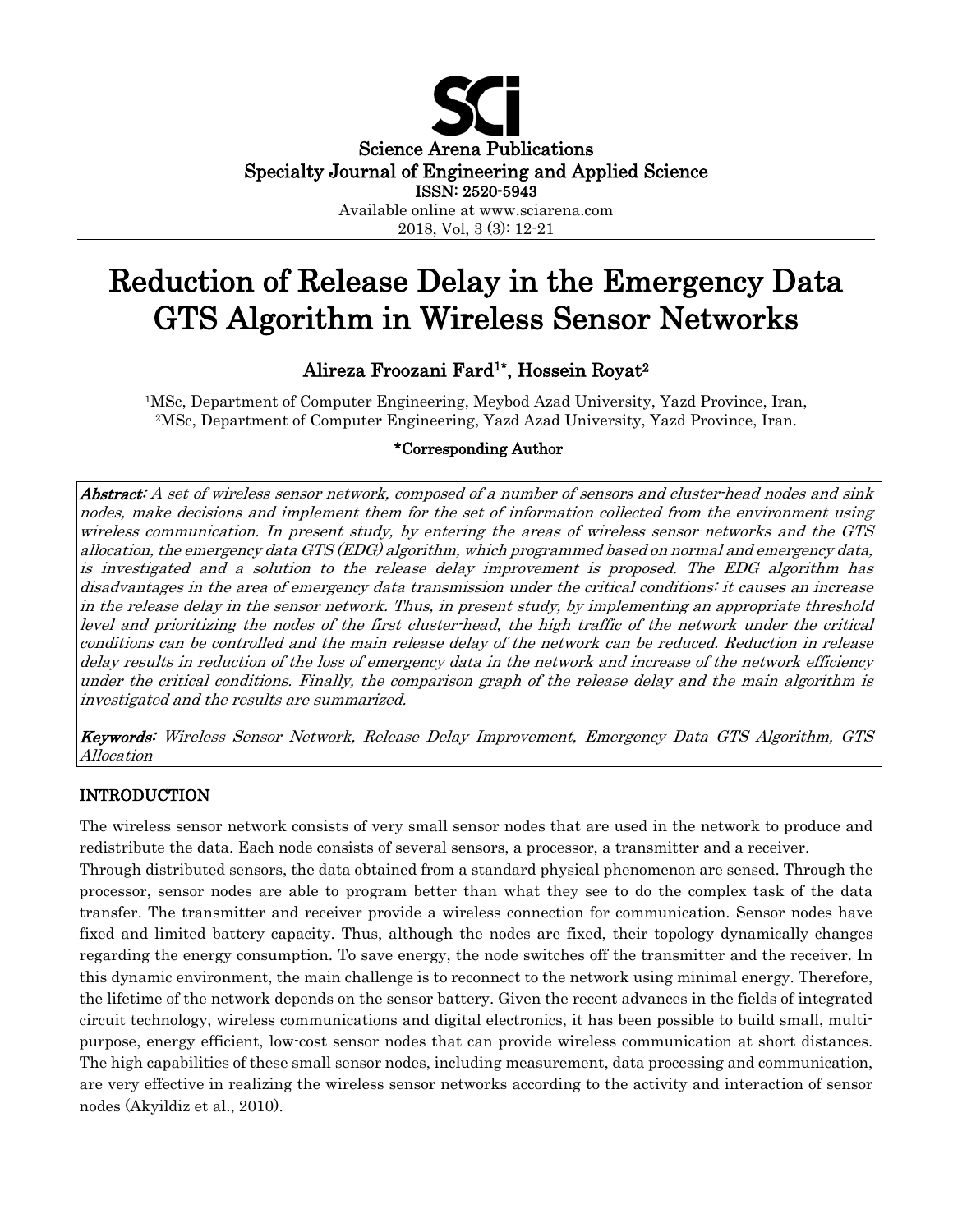## Wireless sensor networks

A wireless sensor network is a wireless network consisting of a large number of very small devices called sensor nodes. Sensor nodes are generally equipped with sensing, processing, and communication capabilities. Sensor nodes are distributed spatially and measure the conditions of their surroundings. The main task of the sensor node is to collect data points at regular time intervals and transform them to an electronic signal and release the signal to the sink nodes and then, to the base station through the reliable wireless communication medium. An example of the structure of a network is shown in Fig. 1.



Figure 1: Wireless sensor network

# Applications of Wireless Sensor Networks

The advent of wireless sensor network has led to a wide range of research in various fields. A wireless sensor network may include various types of sensors including seismic, magnetic, thermal, visual, infrared, acoustic and radar ones. They are able to monitor a wide range of environmental conditions such as temperature, humidity, pressure, speed, direction, movement, lighting, soil, noise level, existence or absence of object and the level of mechanical pressure exerted on the object. So, such a network has a wide range of applications. This range of applications includes monitoring of soil and water, collecting information for defense, environmental monitoring, urban warfare, weather analysis and forecasting, monitoring of the battlefield, exploration of solar system, monitoring of the earthquake magnitude, pressure, temperature, wind speed and geographical location information. These ever-increasing applications are categorized into five military, environmental, healthcare, home and industrial groups (Jianxin et al., 2011).

# • Healthcare and home applications

Development of medical equipment and the advent of intelligent integrated sensors have resulted in the use of sensor networks for possible medical applications. In this regard, some applications of sensor networks are including provision of the interface for the disabled, patient monitoring, disease diagnosis, prescription of drugs in hospitals, monitoring and diagnosis of human physiological data, supervision of physicians and patients inside the hospital. The artificial retina projects, patient monitoring and emergency response can be mentioned as the projects carried out using the sensor networks.

Given the advancement of technology, intelligent sensor nodes and industrial actions can be used in home appliances such as vacuum cleaners, microwave ovens, refrigerators and freezers, DVD players, etc. Sensor nodes can interact with each other and with an external network via the Internet or satellite. They allow end users to easily control home appliances locally and remotely. A water monitoring project can be mentioned as the projects carried out in this regard (Malfa, 2010; Buratti et al., 2009; Akyildiz et al., 2010).

#### IEEE 802.15.4 standards

IEEE 802.15.4 is a LR-WPAN standard. It was designed for applications such as low data rates and low power consumption. This standard supports the physical layer and the MAC layer. The physical layer is responsible for the low-level operations, such as data expansion, transfer of bits, and receiving of the data regarding the interference factors, etc. On the other hand, the MAC layer creates information packets and determines the destination of data in the state of transferring. Therefore, it determines the transfer source in the receiving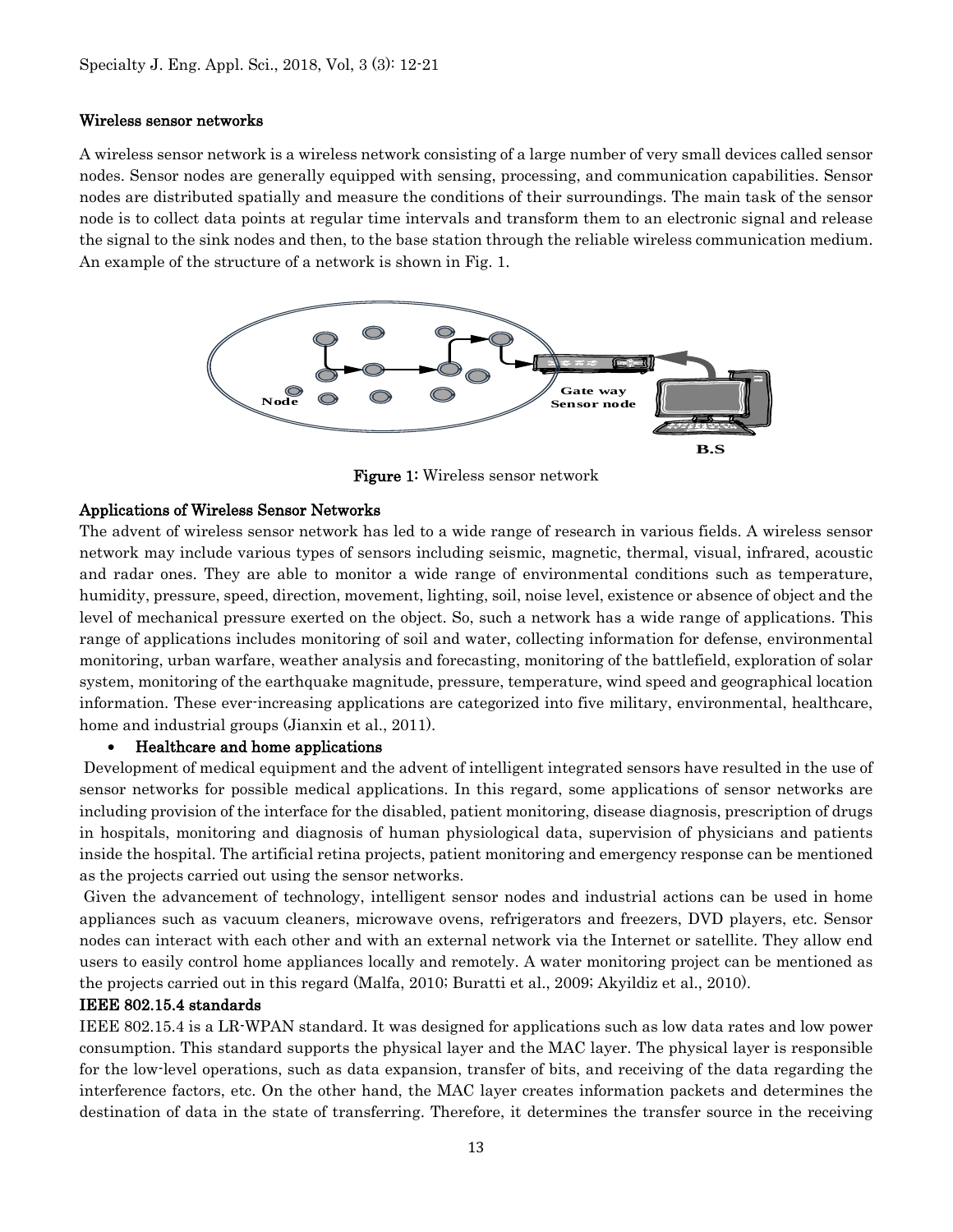state and decomposes the received data. It also provides channel access control and implements multiple access protocols of the channel. Lower layers are responsible for providing data for upper layers (Aghili, 2011).

## GTS allocation in IEEE 802.15.4 standard

The data transmission problem with the FCFS strategy (First Come, First Service) of the GTS allocation becomes complicated due to the lack of scheduling flexibility in meeting the applied needs and high workload of network in delivering data with low delay. For devices with low data transmission frequencies, there is a lack of data transmission because of the timer fixed and kept in 802.15.4 for capturing GTS. How to create the GTS allocation properly and adequately is a challenging issue. To solve this problem, Zhengetal have carried out the feasibility of using 802.15.4 standards on inclusive networks and Timmonsetal has analyzed the performance of the medical sensor body area networking context.

There has been a lot of research on the 802.15.4 standards performance analysis, and also, in a little number of them, GTS allocation problems have been addressed. It should be noted that the low energy consumption of wireless devices in the 802.15.4 standard and narrow bandwidth of 802.15.4 network compared to the 802.11 standard bandwidth, existing sampling algorithms (question, voting) cannot be used for GTS allocation. In Figure 2, the structure of the GTS allocation with the coordinator is presented (Demirkol et al., 2006).



**Figure 2:** GTS allocation structure

# • Explicit GTS allocation algorithm

Chen Luis et al. have proposed a design called EGSA (Explicit GTS Scheduling Algorithm), which guarantees the delay barriers in scenarios, where networked devices occupy all the seven GTS slots. EGSA also maximizes available bandwidth for applications in which time is not important). Essentially, in EGSA, CFP time slots, called small time slots, are defined according to applications. In this way, the bandwidth allocated does not losses, resulting in greater bandwidth usage in EGSA compared to the IEEE 802.15.4 standards. The above action is carried out under two conditions:

1. The number of nodes requesting GTS should be more than seven nodes.

 2. The respite of each GTS message must be less than the signal time lag. The principle is that the interruption length in 802.15.4 802.15.4 during CFP must vary according to the characteristics of the message switching so that the length of each message is exactly equal to the length of the new time lag.

In the first step, the time lag is considered small, and in the next step, the signal length and CAP are calculated. Then the size of superframe order (SO) is calculated. Then, the GTS blocks are allocated to the requesting devices, and finally the length of the CAP is adjusted (Rao et al., 2013).

# • GTS allocation scheme for emergency data transmission in tree-cluster WSNs (EDG)

Hyeopgeon Lee et al. have proposed the GTS scheduling pre-allocation mechanism for reducing the number of control packages obtained from CSMA/CA. In this algorithm, the GTS allocation program was presented for the emergency data transmission in cluster-tree topology networks. The proposed program will improve the transmission delay and output of the emergency data package. For the emergency data transmission, the EDG is allocated to the GTS slot, if the nodes send the emergency data to the coordinator, the emergency type in the GTS request frame is shown as 1, and the request of the node should be answered in the shortest time and, if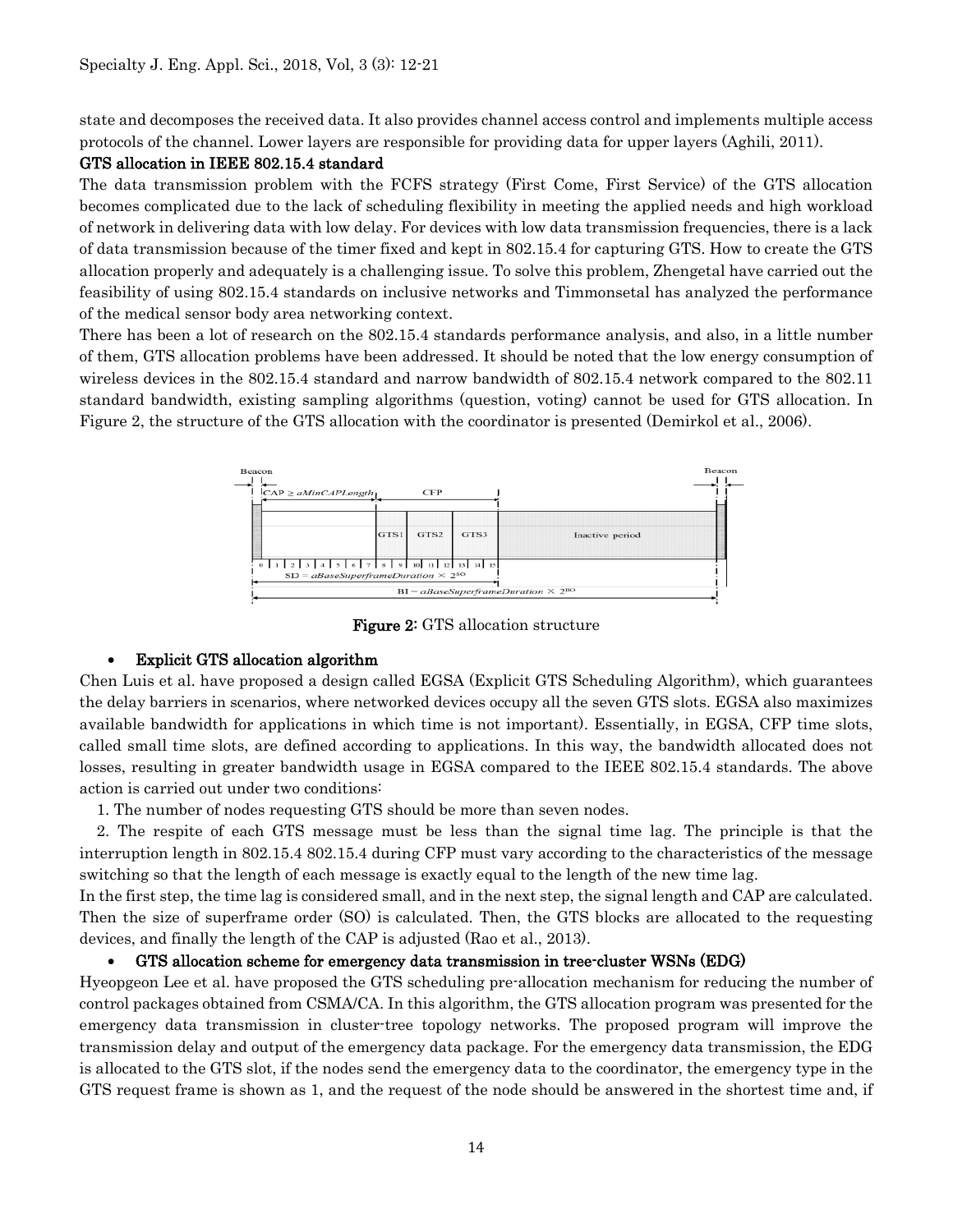the data are normal, the EDG field is zero. In Figure 3, the GTS request frame for the EDG algorithm is displayed (Der-Chen et al., 2012).



**Figure 3:** The GTS request frame for the EDG algorithm

# • Problems of the EDG algorithm caused by the 802.15.4 standards

The above algorithm is developed in such a way that if the emergency data fields is 1, the data will be sent to the coordinator to be examined without stopping and with small delay, but despite some solutions suggested for reducing the delay and energy, some cases were not anticipated in the algorithm:

- If the nodes or sensors are responsible for the selection of EDG in the sensor network, then the nodes cannot wait at any time, causing the node to use the EDG field regardless of its data preference and express its data as emergency.
- If the data are incorrectly or deliberately assumed emergency by nodes, a large amount of emergency data will be sent to the cluster-head nodes of the first level and sink nodes, causing higher network traffic and delay.
- In the event of high traffic in the range of sink nodes, it will be necessary to lose the emergency data due to the termination of the package lifetime. The queuing and increasing the steps in the above cases will result in the end of the package lifetime. Thus, it creates a challenge for the network (Rao et al., 203).

# • Proposed algorithm

If it is assumed an implemented sensor network has a cluster-shape structure as shown in Fig. (4):



Figure 4: An example of a wireless sensor network with a cluster structure

As shown in the above figure, the network is controlled by a main coordinator named PAN. The coordinator is connected to the network environment consisting of a number of sensors or nodes through the following path: first, it is connected to a number of sink nodes, and then, to the first level cluster-head nodes and then, to the second level cluster-head nodes.

In the EDG algorithm, if the node has emergency data and requests the coordinator, the coordinator gives the GTS to it so that it can send the data and receive the response, if the entire network follows the normal mode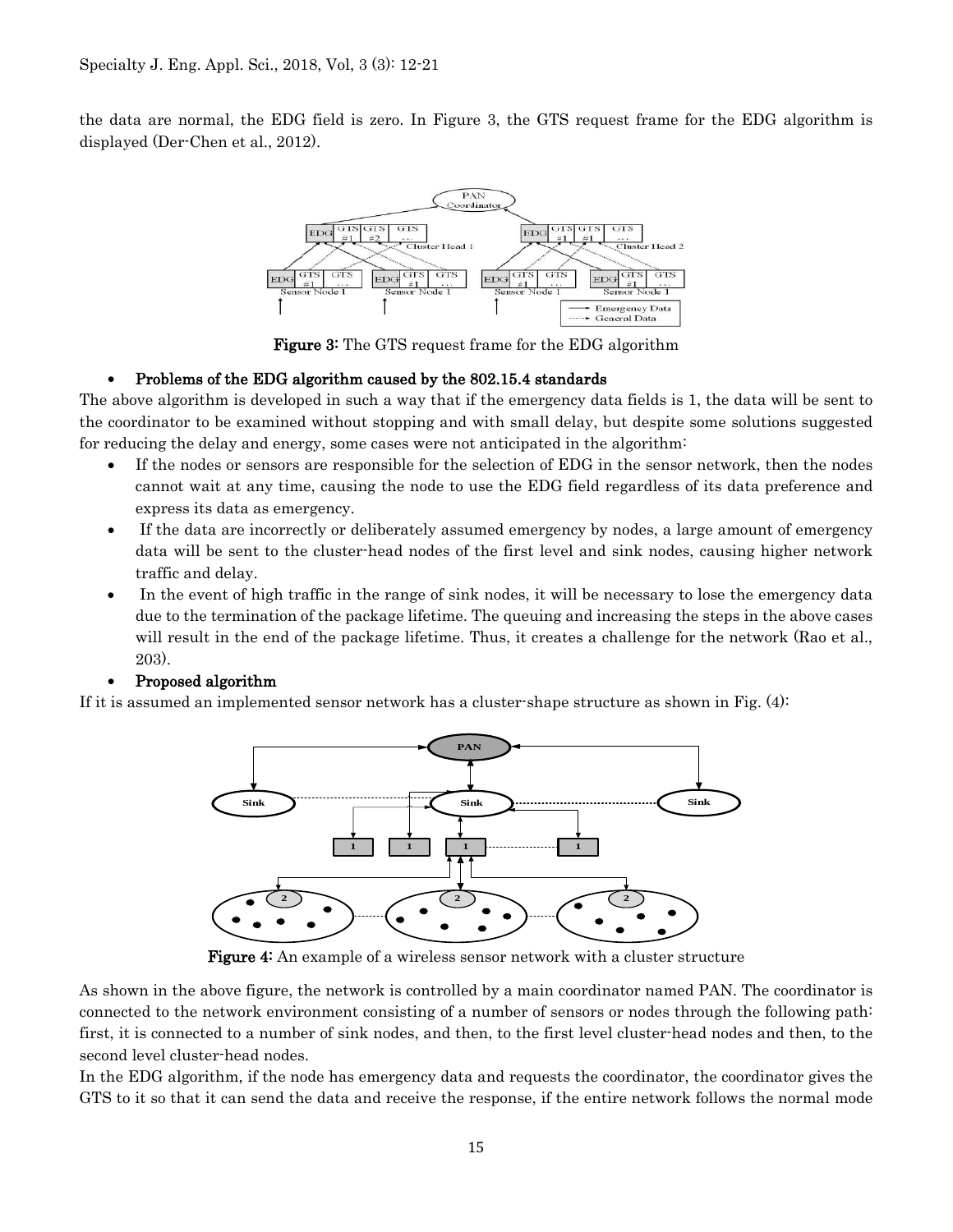and the nodes correctly send their emergency and normal requests, the network will not be challenged. Lets consider the conditions under which the nodes do not do their task correctly or have errors, and introduce normal data as the emergency data to the network. The more sensitive conditions are those under which the network is actually in an emergency mode and the number of actual emergency data is also increasing, and at this time, there are nodes requesting their normal data as the emergency data. Certainly, in this case, there is a high traffic in the first level cluster-head nodes and sink nodes, this increase the release delay and, also removal of the actual emergency data may occur, and some other things not mentioned by the designers. Because of all of these, the network will be challenged. Now, to resolve this issue, prioritization and/or queuing and threshold setting at the cluster-head nodes level can be proposed.

The above-mentioned problems can be addressed by managing the coordinator in the first level cluster-head nodes. If it is tried to control a high traffic in the sink nodes by prioritizing the first level cluster-head nodes, the problem of increasing the release delay will be somewhat resolved.

Prioritization of first level cluster-head nodes should be done according to the previously-described background by the sink node so that the sink node initially considers a time for the prioritization of the cluster-head nodes, i.e. it collects all the requests and the number of requests of first level cluster-head nodes in a pre-designed algorithm to separate those first-level nodes having the highest frequency of request. These requests can have normal or emergency information. When the top requesters are determined, the first level cluster-head node with the highest frequency of requests is placed in the first priority and other cluster-head nodes are placed in the next priorities according to their frequencies of requests. At this time, in the critical conditions, those cluster-head nodes having higher priorities, receive greater bandwidth to do more requests because if a set of nodes already has the highest request, it is surely in a more sensitive place when a network is in critical conditions and have more important emergency data that are more important to the network. The pseudo-code presented in the proposed method for the release delay is shown in Fig.5:

```
 %Delay to first level clusterheads
DTFLC = 0;num = 0;
 for i=1:1: n
  if(S(i). E > 0 & & S(i). type == 2)
    DTFLC = DTFLC + S(i). DDis;DTFLC = DTFLC + S(S(i). DId). DDis;
    DTFLC = DTFLC + S(S(S(i), DId), DId). DDis;
    num = num + 1; end
 end
if (num > 0) DTFLC = DTFLC / num;
 else
  DTFLC = 0; end
```
**Figure 5:** The pseudocode of the proposed algorithm

## • Weight calculation criteria

In simulation, it was assumed that each node has a transfer rate (Rc). Those nodes at the distance of Rc from the base station are selected as sinks, and the nodes at the distance of Rc from the sink nodes are selected as the first level cluster-head nodes. However, a weight-based distributed clustering algorithm is used to select the second level head-cluster nodes and its members.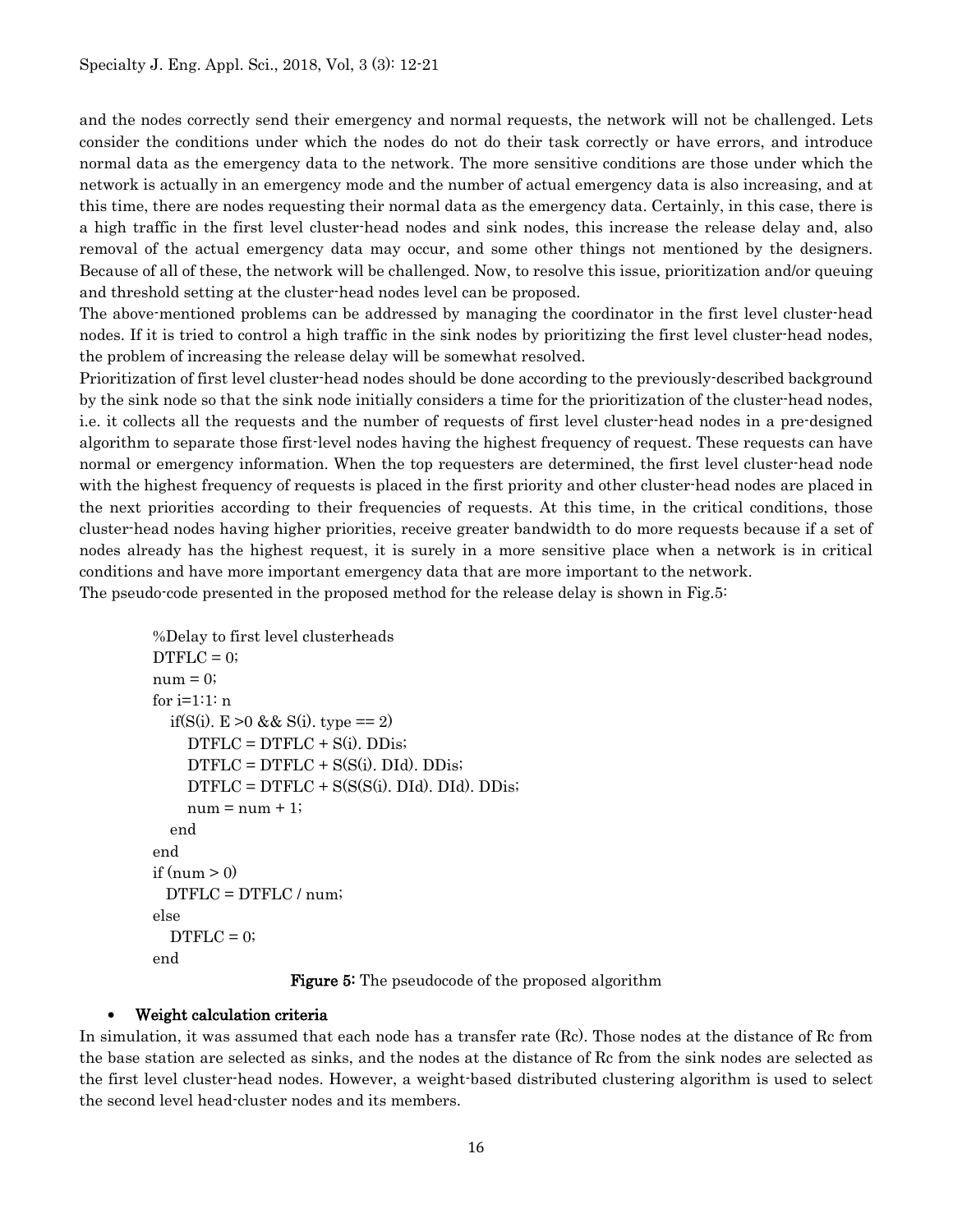For clustering, a weight is calculated for each node, that node with the highest weight among its neighbors is selected as the cluster header. There are four criteria for calculating the weight of each node:

- 1) Battery remaining: The battery remaining (Bv) of the node is the amount of remaining battery after sending and receiving data packages and messages. The higher the battery power of the selected cluster, the longer its lifetime will be.
- 2) The degree difference: The degree difference for each node, such as v, is calculated using the following equation.

$$
N_v = |d_v - \delta| \tag{1}
$$

Where  $d_v$  denotes the degree of the node v, which is actually the neighbors of the node v (the nodes inside the transfer domain of the node v), and δ denotes the number of nodes that a cluster head node can ideally deal with them.

- 3) Sum of distance: Sum of distance (dv) is the sum of the distances between node v and its neighbors. When the distance between a node and its neighbors is smaller, the amount of battery consumed to send messages in each node, which is dependent on the distance between the member node and the cluster header, also decreases. This will result in reduced battery consumption and increased network lifetime.
- 4) Distance from first level cluster headers (DFFLCH): The cluster head node that its distance from the first level cluster headers is large, will use a large amount of battery to send packages. Therefore, by choosing nodes with shorter distances from the first level cluster headers, battery consumption can be reduced in clusters (Abdel Rahman et al., 2010).

#### • Normalization of Criteria

The weight calculation criteria must be normalized after calculation, the reason for normalization is that the values of these criteria are in different ranges and all the values must be in a certain range. This normalization is considered for the range [1, 0].

$$
Br_v = \frac{Br_v}{max\_power} \tag{2}
$$

Where max\_power is the maximum battery that a node can have.

$$
N_v = e^{-N_v} \tag{3}
$$

$$
D_v = e^{-\frac{D_v}{d_v * Rc}} \tag{4}
$$

Where Rc denotes the transfer rate of each node and  $d_v$  is the degree of node v, which is actually the neighbors of the node v.

$$
DFFLCH_v = e^{-\frac{DFFLCH_v}{max\_dist}}
$$
\n<sup>(5)</sup>

Where max \_dist is the maximum possible distance b one node to the base station, given that the base station is assumed to be located at the center of the network, so this distance is equal to:

$$
max\_dist = \sqrt{(X)^2 + (Y)^2}
$$
 (6)

Where  $(X, Y)$  is the length and width of the environment.

After normalizing, the weight of each node is calculated considering these criteria and using the following formula. The coefficients  $C_1$ ,  $C_2$ ,  $C_3$ ,  $C_4$  are the weight factors for the corresponding parameters of the system, the sum of which is 1 (C<sub>1</sub> = 0.3, C<sub>2</sub> = 0.3, C<sub>3</sub> = 0.3 and C<sub>4</sub> = 0.1).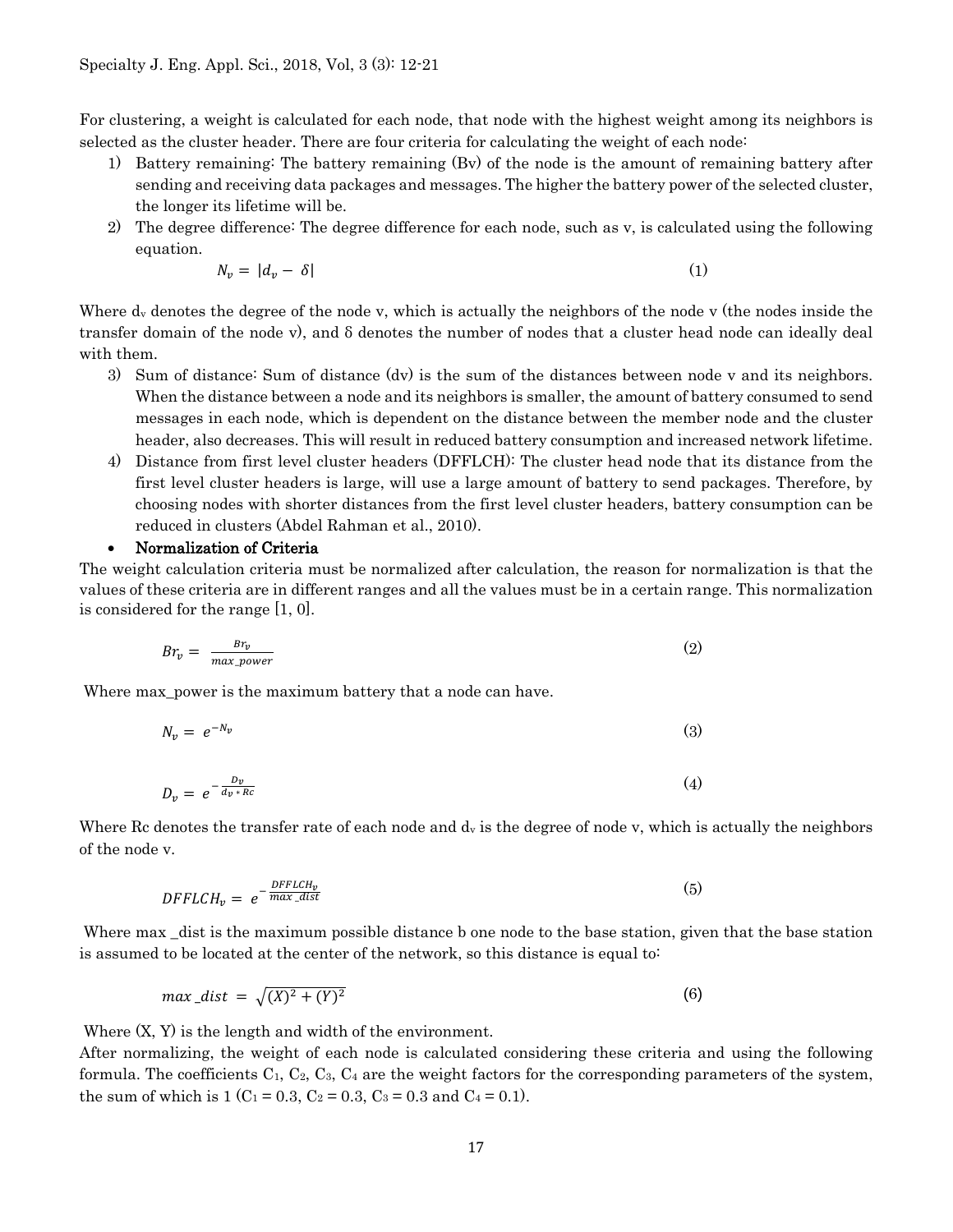$$
W_v = C_1 * N_v + C_2 * D_v + C_3 * B_v + C_4 * DFFLCH_v
$$
\n(7)

After selecting the second level cluster-head nodes and the member nodes, the members sense the environment and send their data to their cluster headers. The second level cluster-head node aggregates their data after receiving and sends them to its first level cluster header. There are two types of messages, emergency and nonemergency. If the message of at least one of the member nodes or the cluster header is emergency, the aggregated and sent message will also be emergency (Abdel Rahman et al., 2010).

## • Different states of prioritization

In the first level cluster-head nodes, the messages are sent to the sink nodes after being received. In the sink nodes, the messages are queued in the order of their arrivals, if the first level cluster head node i sends a message and the queue of the sink nodes k is empty, then the message is not in the queue, but if the queue is full, there are three states:

- 1) If the message is normal, it will be deleted.
- 2) If the message is emergency and the queue has a normal message, the normal message will be replaced by the emergency message.
- 3) If the message is emergency and the queue does not have a normal message, the number of emergency messages sent to this first level cluster head node will be compared with the other cluster head nodes of the subset of sink node k. If the number of messages is greater, the message related to the cluster head node previously sent less emergency data is deleted and the emergency data of the cluster header i is replaced. Otherwise, the message of the cluster header i will be deleted.

## • Determination of the threshold level

In the simulation, two types of threshold levels are considered. If there is no match with these two level, prioritization or queuing is performed, these two steps are:

The program is designed in such a way that when the operator determines a range, if the number of nodes of a designed sensor network is considered less than the threshold level, the program will not perform the prioritization, because the limited number of nodes do not need to be prioritized, and package traffic is very low. If it exceeds the range, the nodes will perform prioritization. The selected threshold level is less than 50 nodes.

After selecting the second level cluster head nodes and the member nodes, the member nodes sense the environment and send their data to their cluster head node. The second level cluster head node aggregates the information received (if the message of at least one-member node or cluster header is emergency, the aggregated and sent message will also be emergency) and sends it to its first level cluster header. There are two types of messages: emergency and normal, so if at least one data is emergency, prioritization will be carried out, otherwise the program will not do any prioritization for normal data, so prioritization is carried out for only emergency data.

#### Review of the simulation results

The EDG algorithm and an improved algorithm are implemented in an environment of  $200 \times 200$  m<sup>2</sup> using a MATLAB simulation software and the results are compared in terms of the release delay. At first, the two algorithms are compared in the amount of data sent to the sink. Then, the release delay will be shown in the algorithm.

#### Simulation results

# Comparison of the number of emergency and normal packages sent to the sink nodes

Fig. 6 shows the comparison of the number of emergency and normal packages sent from the first level clusterhead nodes to the sink nodes: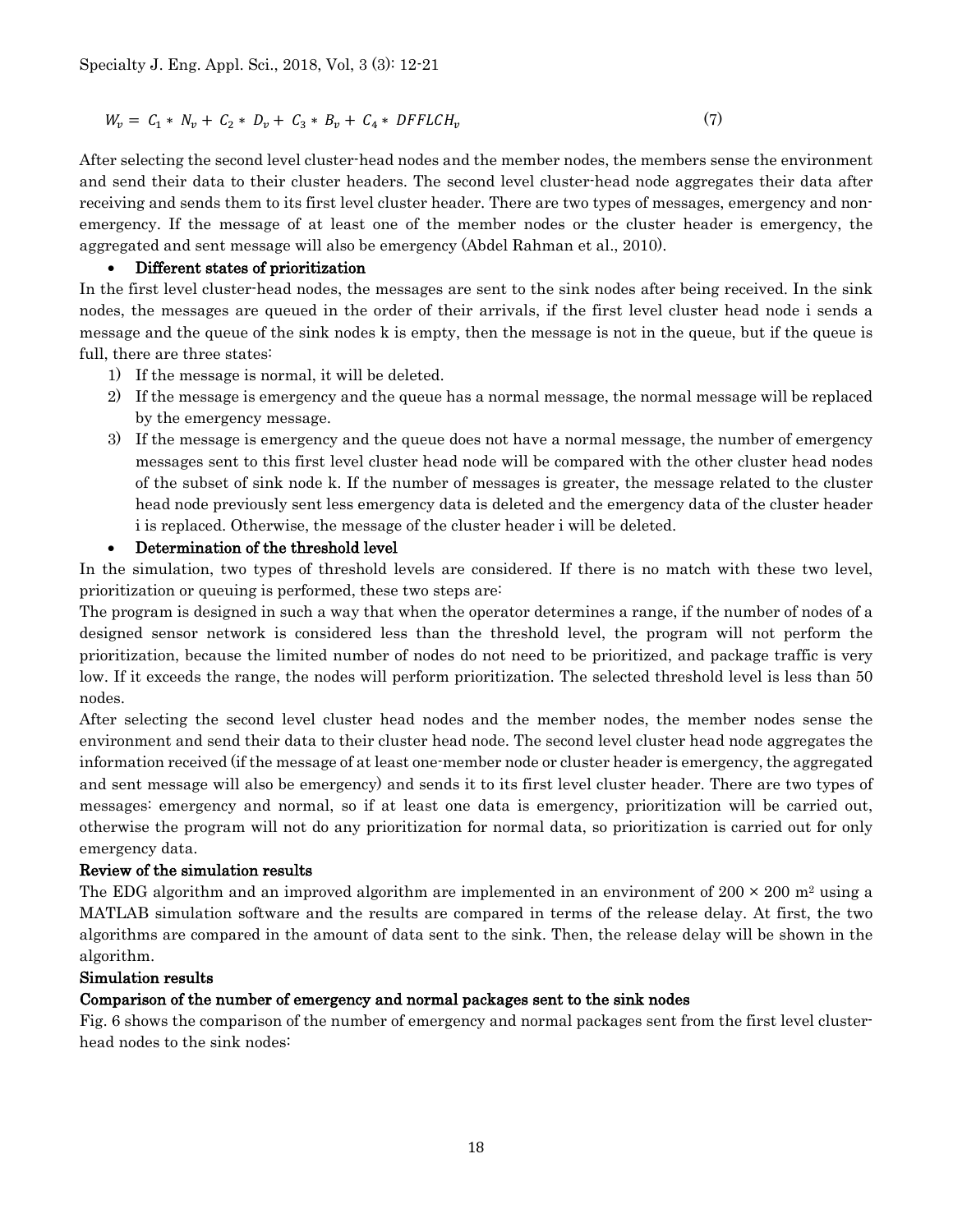

Figure 6: Comparison of the number of packages sent to sink nodes

In Fig. 6, the number of emergency and normal packages sent from the first level cluster head nodes to the sink nodes are presented. The vertical axis in the above figure represents the number of emergency and normal packages sent to the sink nodes, and the horizontal axis represents the number of rounds or harvesting of the nodes from the physical environment. The values received from both algorithms are represented below the horizontal axis. In the transmission of packages to the sink nodes, it is important that in the EDG algorithm, the values shown in Fig.6 are emergency and normal data, but in the improved algorithm, due to the prioritization, the values shown are just emergency data. So, it is seen that the amount of data in the algorithm EDG increased in the higher rounds compared to the improved algorithm. This increase in data volumes will increase the release delay, shown in Fig. (7). In the improved algorithm, due to the prioritization of the first level cluster-head nodes, greater bandwidth will be allocated to the cluster head nodes with higher priority, so the data volume will generally be reduced to avoid traffic, and only the emergency data will be transmitted to the sink nodes. Although normal data are important, but due to the high traffic, it is better to remove the normal data instead of emergency data. As in the example, in the round 350, the number of packages sent to the sink node in the EDG algorithm are 5104 and in an improved algorithm, it is 4405, indicating a high traffic in the EDG algorithm during the higher round.

# Comparison of the release delay in sending the packages

In Fig. 7, the comparison of the release delay in sending the packages from the second-level cluster head node to the sink node is shown: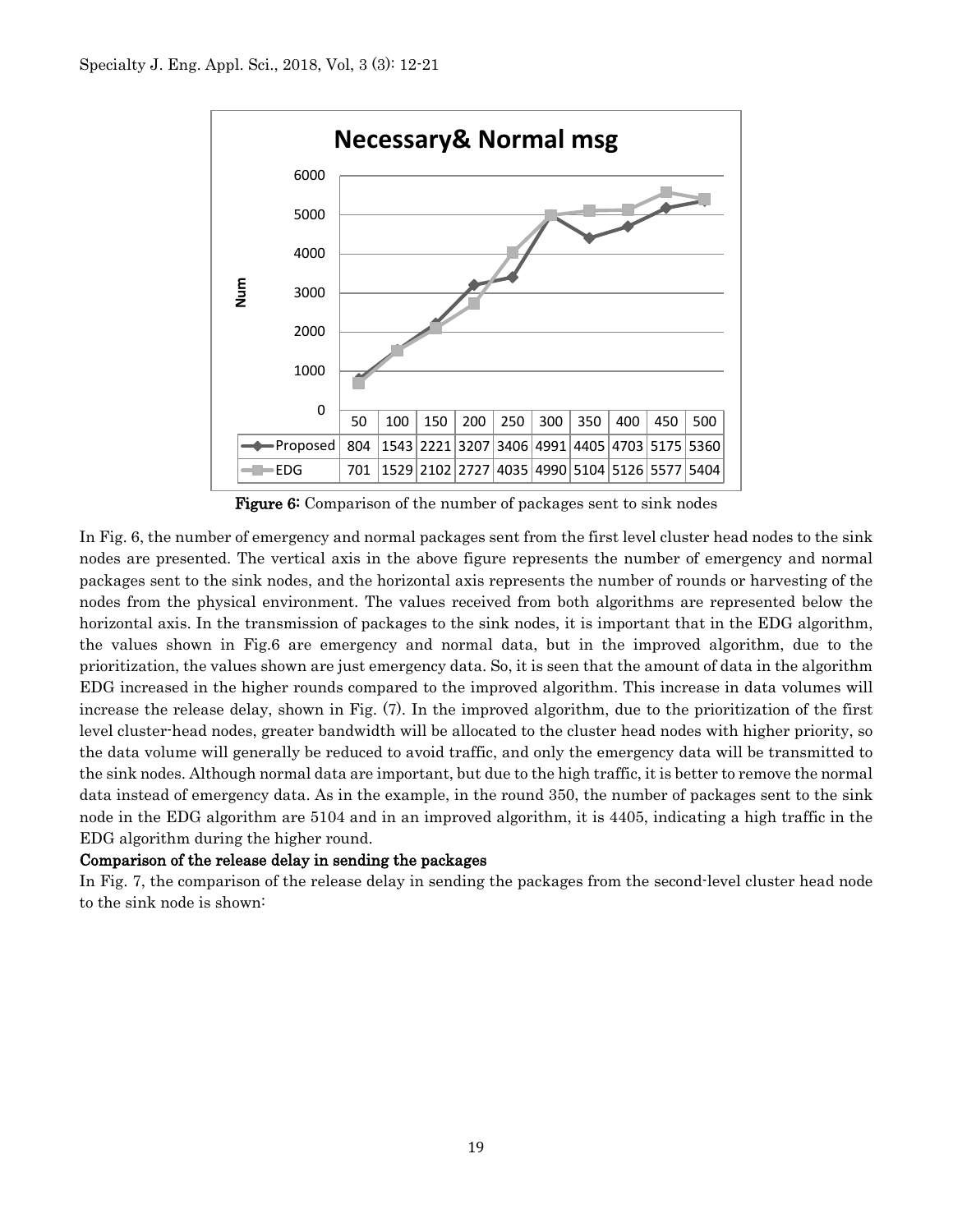

Figure 7: Comparison of the release delay

In Figure 7, the two algorithms are compared in terms of release delay. The vertical graph represents the delay in milliseconds, and the horizontal axis represents the number of rounds or harvesting from the physical environment by the nodes, the values of both algorithms are observed below the horizontal axis. Since in the second level cluster-head nodes, the operation of aggregation is performed, therefore, the delay is calculated for the first and second level cluster-head nodes and sink nodes. In fact, the delay is calculated for all nodes except for the nodes of the second level subset and then, the average is calculated. It is assumed that we want to calculate the delay of the messages sent to the second level cluster head node i. In this case, when i is sent from the second level cluster head node, the clock defined in the code starts to work and when the package is received, the clock and close time are calculated. These items are calculated for both algorithms. Calculation of the delay can be done through the calculation of the distance, but because of the same path in defining a parameter in the algorithm, this is neglected. As an example in the EDG algorithm, the delay in the harvesting of 300 from the environment is 54.3 milliseconds and in the improved algorithm, it is 52.44 milliseconds, indicating improvement due to the correct use of prioritization.

#### Conclusion

As noted in the present study, one of the issues that is important in the issue of release delay and its reduction in sensor networks is to reduce traffic levels and sending and receiving of the data because each node or sensor requires time to send and receive data. By reducing the release delay in the network, the response to data will increase, and this topic was discussed in present study.

In the proposed algorithm, due to the prioritization of the first level cluster head nodes based on the transmission of information from the second-level cluster head nodes, the information is queued in the sink nodes. Due to the queuing and prioritization of the first level cluster head nodes, the first level cluster head nodes, which has the highest priority, use the greatest bandwidth of sending and receiving of the data and thus the maximum GTS can be allocated to them from the coordinator. The cluster head nodes with lower priority use less bandwidth. Therefore, according to the comparative diagrams, by preventing the transmission of too much cluster head nodes with low priority, we will see the controlled traffic in the sink nodes, followed by reduced and controlled release delay, which has increased due the transmission of large amounts of information in the nodes, and decreases.